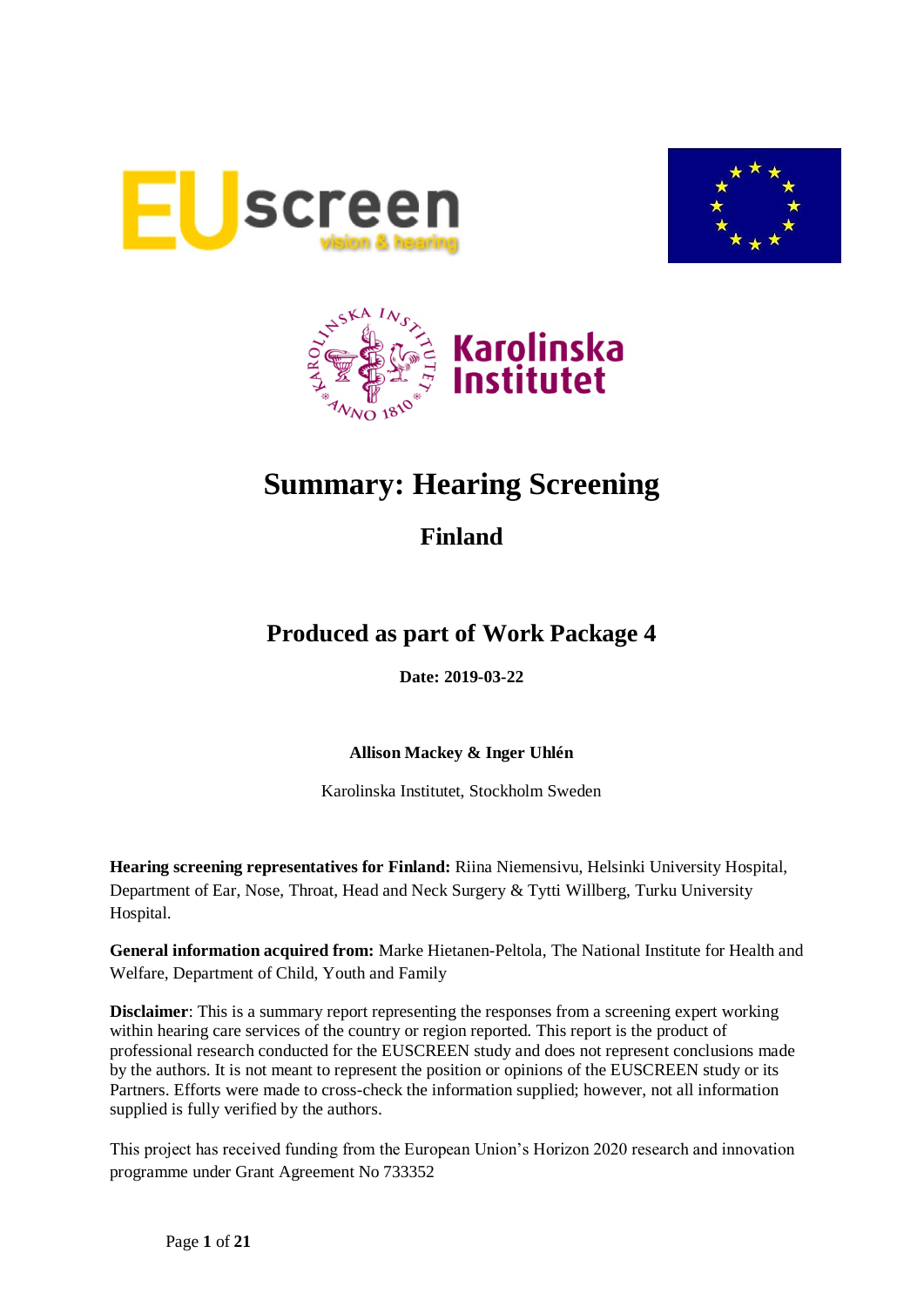

## **Table of Contents**

| 1.   |  |
|------|--|
| 2.   |  |
| 3.   |  |
| 3.1. |  |
| 3.2. |  |
| 3.3. |  |
| 4.   |  |
| 5.   |  |
| 5.1. |  |
| 5.2. |  |
| 5.3. |  |
| 5.4. |  |
| 6.   |  |
| 6.1. |  |
| 6.2. |  |
| 6.3. |  |
| 7.   |  |
| 7.1. |  |
| 7.2. |  |
| 7.3. |  |
| 8.   |  |
| 8.1. |  |
| 8.2. |  |
| 8.3. |  |
| 8.4. |  |
| 8.5. |  |
| 8.6. |  |
|      |  |
| 9.   |  |
| 9.1. |  |
| 9.2. |  |
| 9.3. |  |
| 9.4. |  |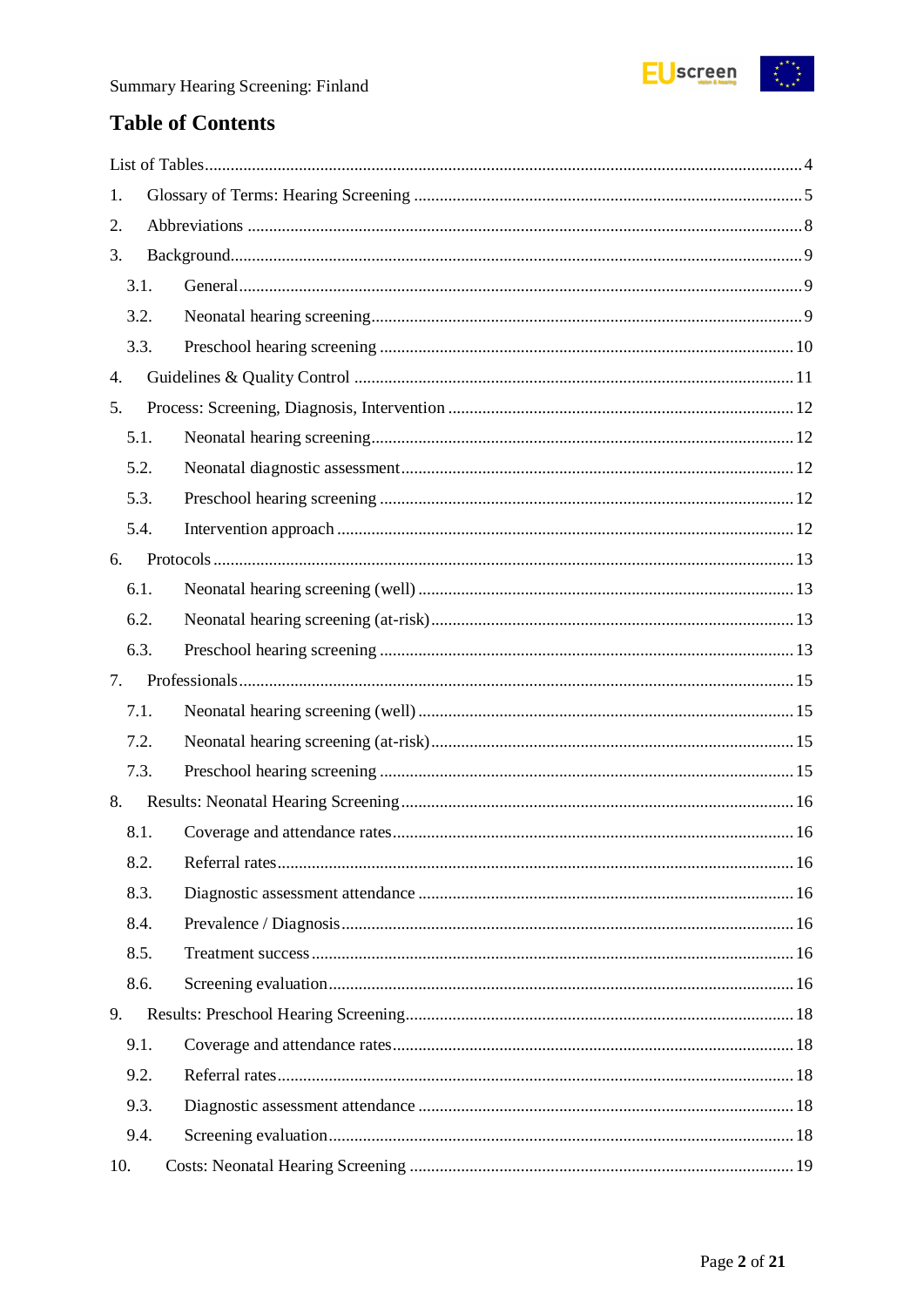

| 10.2. |  |
|-------|--|
| 10.3. |  |
| 10.4. |  |
| 10.5. |  |
| 10.6. |  |
| 11.   |  |
| 11.1. |  |
|       |  |
| 11.3. |  |
| 12.   |  |
|       |  |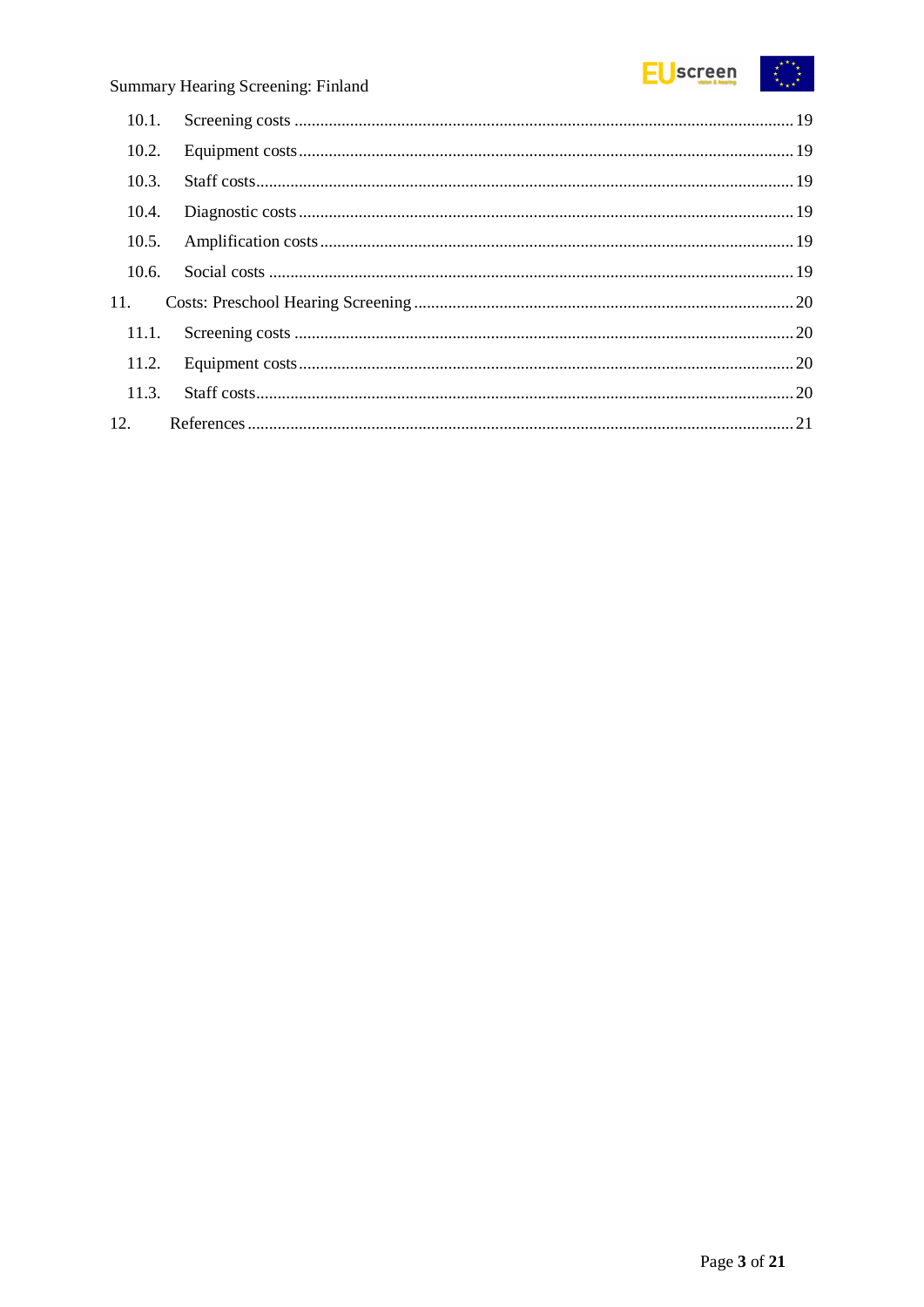

## <span id="page-3-0"></span>**List of Tables**

| Table 2: Process for preschool and school hearing screening in Finland (Aarnisalo & Luostarinen,           |  |
|------------------------------------------------------------------------------------------------------------|--|
|                                                                                                            |  |
| <b>Table 3:</b> Prevalence of permanent hearing loss among neonates in Finland (per 1000; Mäki-Torkko,     |  |
|                                                                                                            |  |
| <b>Table 4:</b> Prevalence of permanent hearing loss among preschool/school children in Finland (per 1000; |  |
|                                                                                                            |  |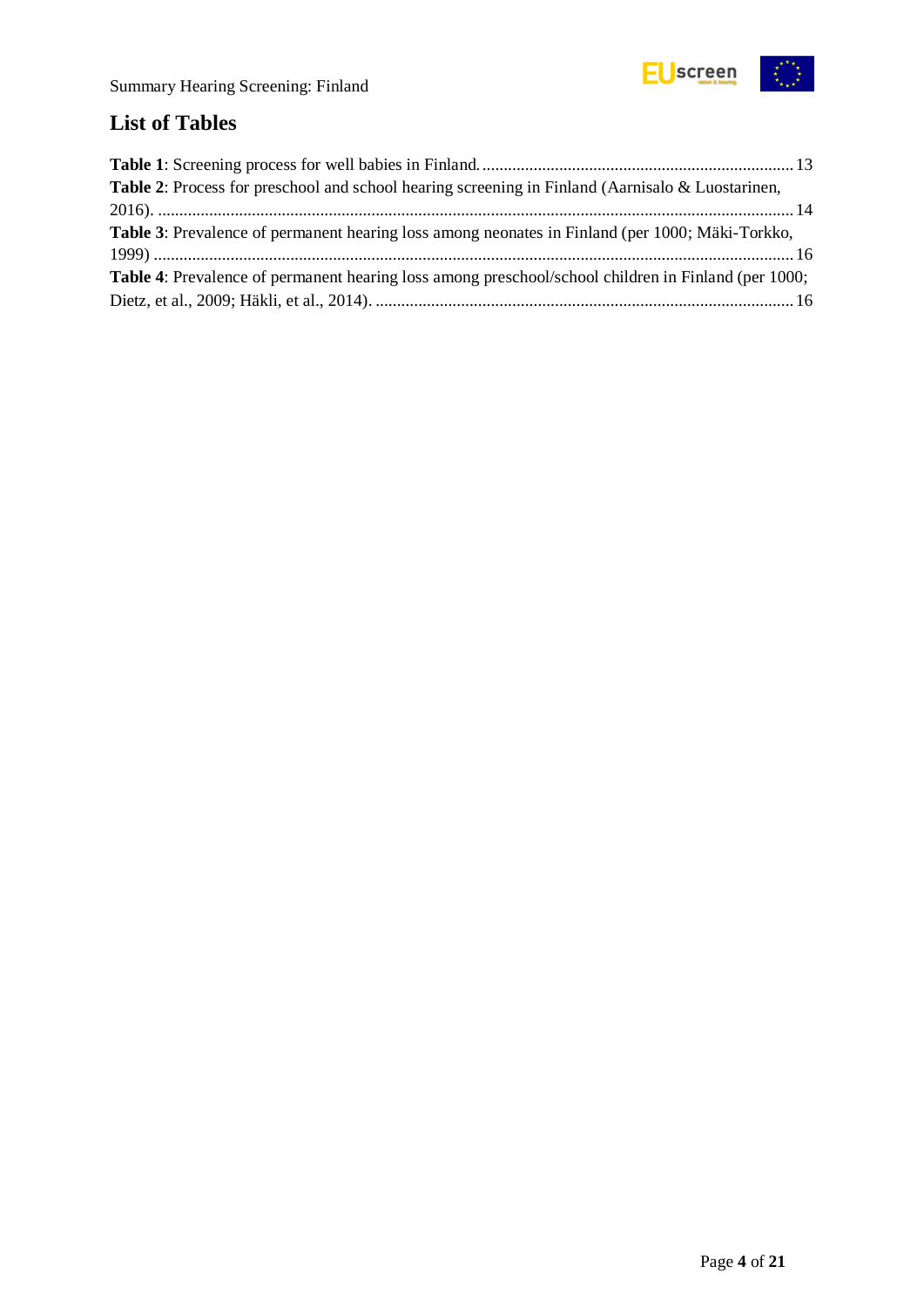## <span id="page-4-0"></span>**1. Glossary of Terms: Hearing Screening**

| A test result where a normal "pass" response could not be detected under<br><b>Abnormal test result</b><br>good conditions. The result on screening equipment may indicate "no<br>response," "fail," or "refer." |                                                                                                                                                                                                                                                                                                                                                                                                                                                                                                                                                                                                                                                                                                                                                                  |  |  |  |  |
|------------------------------------------------------------------------------------------------------------------------------------------------------------------------------------------------------------------|------------------------------------------------------------------------------------------------------------------------------------------------------------------------------------------------------------------------------------------------------------------------------------------------------------------------------------------------------------------------------------------------------------------------------------------------------------------------------------------------------------------------------------------------------------------------------------------------------------------------------------------------------------------------------------------------------------------------------------------------------------------|--|--|--|--|
| <b>Attendance rate</b>                                                                                                                                                                                           | The proportion of all those invited for screening that are tested and receive<br>a result,<br>Invited for screening includes all those that are offered the<br>screening test.<br>Tested and receive a result could be a "pass" or "fail".<br>Attendance rate provides information on the willingness of families to<br>participate in screening.                                                                                                                                                                                                                                                                                                                                                                                                                |  |  |  |  |
| <b>Attendance rate in</b><br>first year of life                                                                                                                                                                  | See definition of Attendance rate.<br>The calculation cut-off is after one year of life.                                                                                                                                                                                                                                                                                                                                                                                                                                                                                                                                                                                                                                                                         |  |  |  |  |
| <b>Compliance with</b>                                                                                                                                                                                           | The percentage of those who are referred from screening to a diagnostic<br>assessment that actually attend the first diagnostic assessment.                                                                                                                                                                                                                                                                                                                                                                                                                                                                                                                                                                                                                      |  |  |  |  |
| referral (percentage)                                                                                                                                                                                            | Percentage of compliance provides information on the willingness of<br>families to attend the diagnostic assessment after referral from screening.                                                                                                                                                                                                                                                                                                                                                                                                                                                                                                                                                                                                               |  |  |  |  |
| <b>Coverage</b>                                                                                                                                                                                                  | The proportion of those eligible for screening that are tested and receive a<br>result within a specific time.<br>Eligible for screening includes those within the population that are<br>covered under the screening or health care program.<br>Tested and receive a result could be a "pass" or "refer to<br>diagnostic assessment".<br>Specific time can be defined, such as 1 month after birth, 3 months<br>after birth, etc.<br>Coverage provides information on the overall effectiveness and timeliness<br>of a complete screening programme.<br>Factors such as being offered screening, willingness to participate, missed<br>screening, ability to complete the screen, and ability to document the<br>screening results will influence the coverage. |  |  |  |  |
| <b>Coverage in first</b><br>year of life                                                                                                                                                                         | See definition of Coverage.<br>The specific time is pre-defined as within the first year of life.<br>In other words, the coverage is the proportion of those eligible for<br>screening that complete the screening sequence to a final result within the<br>first year of life.                                                                                                                                                                                                                                                                                                                                                                                                                                                                                  |  |  |  |  |
| The percentage of infants/children with a hearing loss (defined by the<br>target condition) that receive a result of "pass" during screening.<br><b>False negatives</b>                                          |                                                                                                                                                                                                                                                                                                                                                                                                                                                                                                                                                                                                                                                                                                                                                                  |  |  |  |  |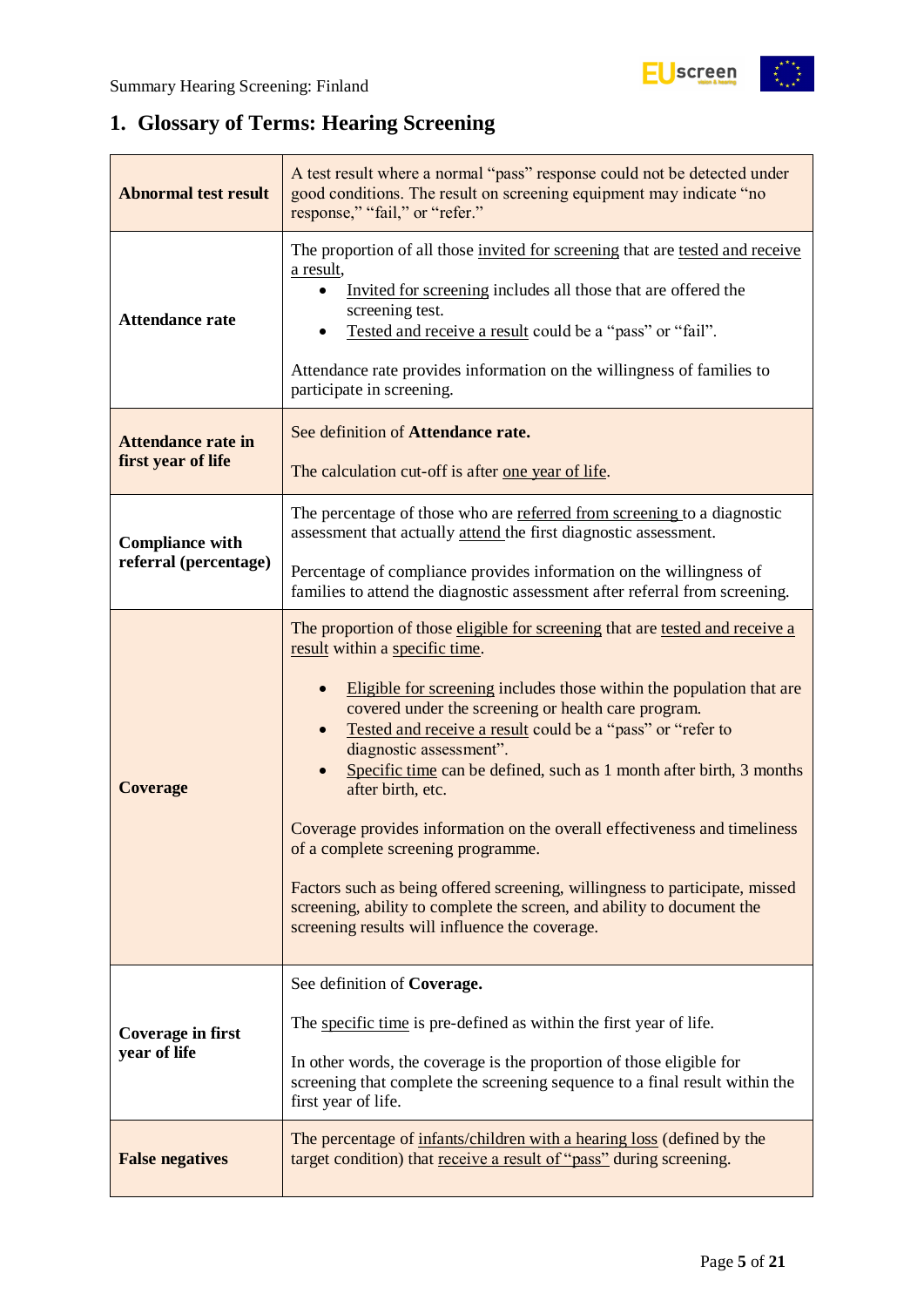

|                                                                                                                                                  | Example: If 100 infants with hearing loss are screened, and 1 infant passes<br>the screening, the percentage of false negatives is 1%.                                                                 |  |  |  |  |
|--------------------------------------------------------------------------------------------------------------------------------------------------|--------------------------------------------------------------------------------------------------------------------------------------------------------------------------------------------------------|--|--|--|--|
|                                                                                                                                                  | The percentage of infants/children with normal hearing that receive a<br>result of "fail" from the final screening test.                                                                               |  |  |  |  |
| <b>False positives</b>                                                                                                                           | Example: If 100 infants with normal hearing are screened, and 3 infants<br>fail the screening and are referred for diagnostic assessment, the<br>percentage of false positives is 3%.                  |  |  |  |  |
| Recommendations or instructions provided by an authoritative body on the<br><b>Guidelines</b><br>practice of screening in the country or region. |                                                                                                                                                                                                        |  |  |  |  |
| <b>Hearing screening</b><br>professional                                                                                                         | A person qualified to perform hearing screening, according to the practice<br>in your country or region.                                                                                               |  |  |  |  |
| <b>Inconclusive test</b><br>result                                                                                                               | A test result where a normal "pass" response could not be detected due to<br>poor test conditions.                                                                                                     |  |  |  |  |
| <b>Invited for screening</b>                                                                                                                     | Offered screening.                                                                                                                                                                                     |  |  |  |  |
| <b>Outcome of hearing</b><br>screening                                                                                                           | An indication of the effectiveness or performance of screening, such as a<br>measurement of coverage rate, referral rate, number of infants detected,<br>etc.                                          |  |  |  |  |
| <b>Permanent hearing</b>                                                                                                                         | A hearing impairment that is <i>not</i> due to a temporary or transient condition<br>such as middle ear fluid.                                                                                         |  |  |  |  |
| loss                                                                                                                                             | Permanent hearing loss can be either sensorineural or permanent<br>conductive.                                                                                                                         |  |  |  |  |
| <b>Positive predictive</b>                                                                                                                       | The percentage of infants/children referred from screening who have a<br>confirmed hearing loss, as described by your protocol or guideline and<br>indicated in the Target Condition (see definition). |  |  |  |  |
| value                                                                                                                                            | For example, if 100 babies are referred from screening for diagnostic<br>assessment and 90 have normal hearing while 10 have a confirmed hearing<br>loss, the positive predictive value would be 10%.  |  |  |  |  |
| Preschool or<br>(pre)school children                                                                                                             | All children between 3-6 years of age.                                                                                                                                                                 |  |  |  |  |
| <b>Preschool or</b>                                                                                                                              | Screening that takes place during the time children are between 3-6 years<br>of age.                                                                                                                   |  |  |  |  |
| (pre)school screening                                                                                                                            | This refers to <i>any</i> hearing screening during this age. The location of the<br>screening is irrelevant to the definition.                                                                         |  |  |  |  |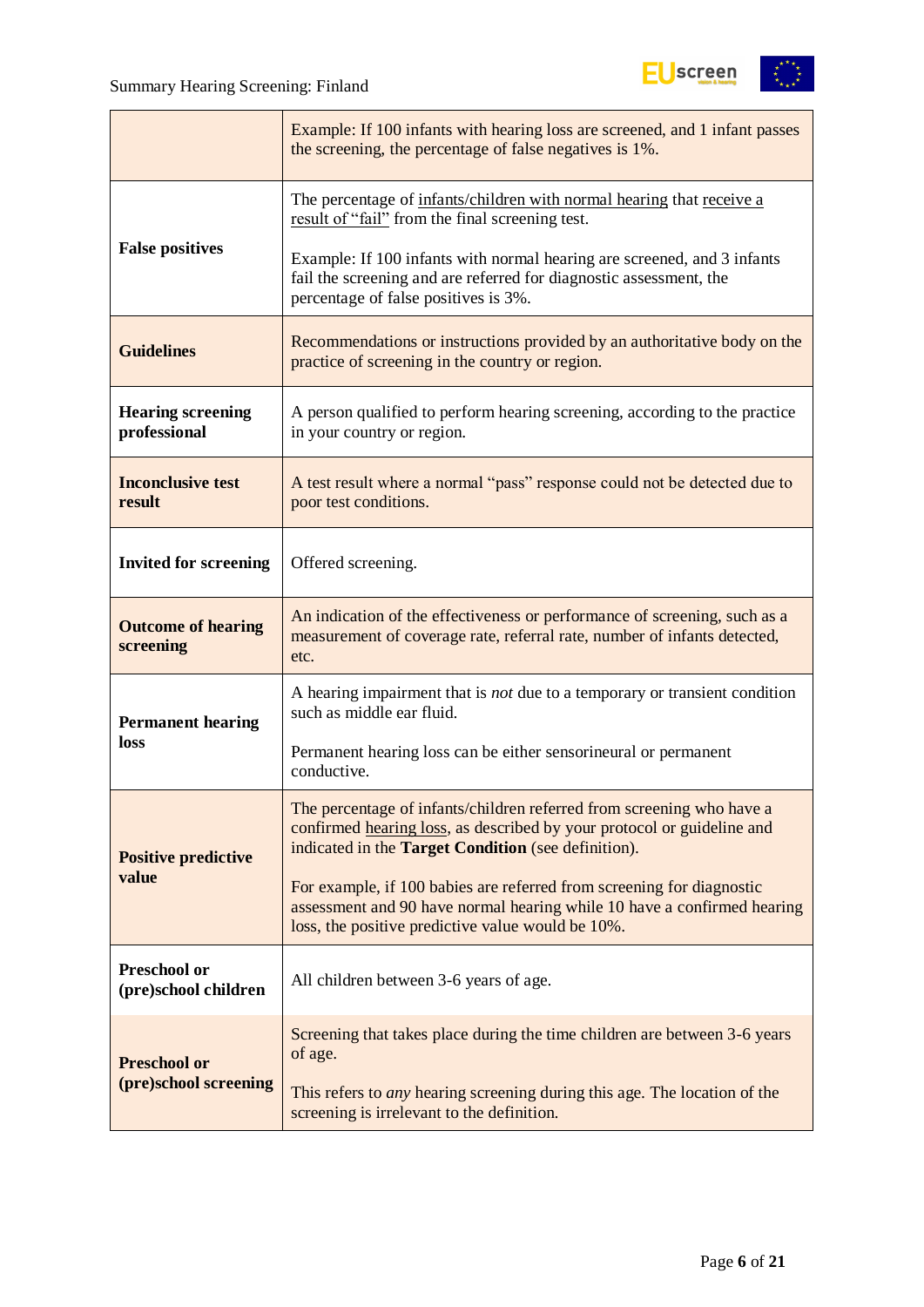$\mathbf{r}$ 



| <b>Prevalence</b>           | The number or percentage of individuals with a specific disease or<br>condition. Prevalence can either be expressed as a percentage, proportion,<br>or as the value per 1000 individuals within the same demographic.                                                                                                                                                                                                                       |  |  |  |  |
|-----------------------------|---------------------------------------------------------------------------------------------------------------------------------------------------------------------------------------------------------------------------------------------------------------------------------------------------------------------------------------------------------------------------------------------------------------------------------------------|--|--|--|--|
| <b>Programme</b>            | An organized system for screening, which could be based nationally,<br>regionally or locally.                                                                                                                                                                                                                                                                                                                                               |  |  |  |  |
| <b>Protocol</b>             | Documented procedure or sequence for screening, which could include<br>which tests are performed, when tests are performed, procedures for<br>passing and referring, and so forth.                                                                                                                                                                                                                                                          |  |  |  |  |
| <b>Quality assurance</b>    | A method for checking and ensuring that screening is functioning<br>adequately and meeting set goals and benchmarks.                                                                                                                                                                                                                                                                                                                        |  |  |  |  |
| Referral criteria           | A pre-determined cut-off boundary for when an infant/child should be re-<br>tested or seen for a diagnostic assessment.                                                                                                                                                                                                                                                                                                                     |  |  |  |  |
|                             | For example, referral criteria may be "no response" at 35 dB nHL.                                                                                                                                                                                                                                                                                                                                                                           |  |  |  |  |
| <b>Risk babies / Babies</b> | All infants that are considered to be at-risk or have risk factors for hearing<br>loss according to the screening programme.                                                                                                                                                                                                                                                                                                                |  |  |  |  |
| at-risk                     | Two common risk factors are admission to the neonatal-intensive care unit<br>(NICU) or born prematurely. However, other risk factors for hearing loss<br>may also be indicated in the screening programme.                                                                                                                                                                                                                                  |  |  |  |  |
|                             | The percentage of infants/children with hearing loss that are identified via<br>the screening program.                                                                                                                                                                                                                                                                                                                                      |  |  |  |  |
| <b>Sensitivity</b>          | For example, if 100 babies with hearing loss are tested, and 98 of these<br>babies are referred for diagnostic assessment while 2 pass the screening,<br>the sensitivity is 98%.                                                                                                                                                                                                                                                            |  |  |  |  |
|                             | The percentage of infants/children with normal hearing that pass the<br>screening.                                                                                                                                                                                                                                                                                                                                                          |  |  |  |  |
| <b>Specificity</b>          | For example, if 100 babies with normal hearing are tested, and 10 of these<br>babies are referred for diagnostic assessment and 90 pass the screening, the<br>specificity is 90%.                                                                                                                                                                                                                                                           |  |  |  |  |
| <b>Target condition</b>     | The hearing loss condition you are aiming to detect via your screening<br>programme. This includes:<br>The laterality of the condition, whether the program aims to detect<br>$\bullet$<br>both unilateral and bilateral hearing loss or just bilateral hearing<br>loss.<br>The severity of the condition, whether the program aims to detect<br>$\bullet$<br>hearing $loss \ge 30$ dB HL, $\ge 35$ dB HL, $\ge 40$ dB HL or $\ge 45$ dB HL |  |  |  |  |
| <b>Well, healthy babies</b> | Infants who are <i>not</i> admitted into the NICU or born prematurely.<br>Well, healthy babies may or may not have additional risk factors for<br>hearing loss, according to the procedures indicated in the specific<br>screening programme.                                                                                                                                                                                               |  |  |  |  |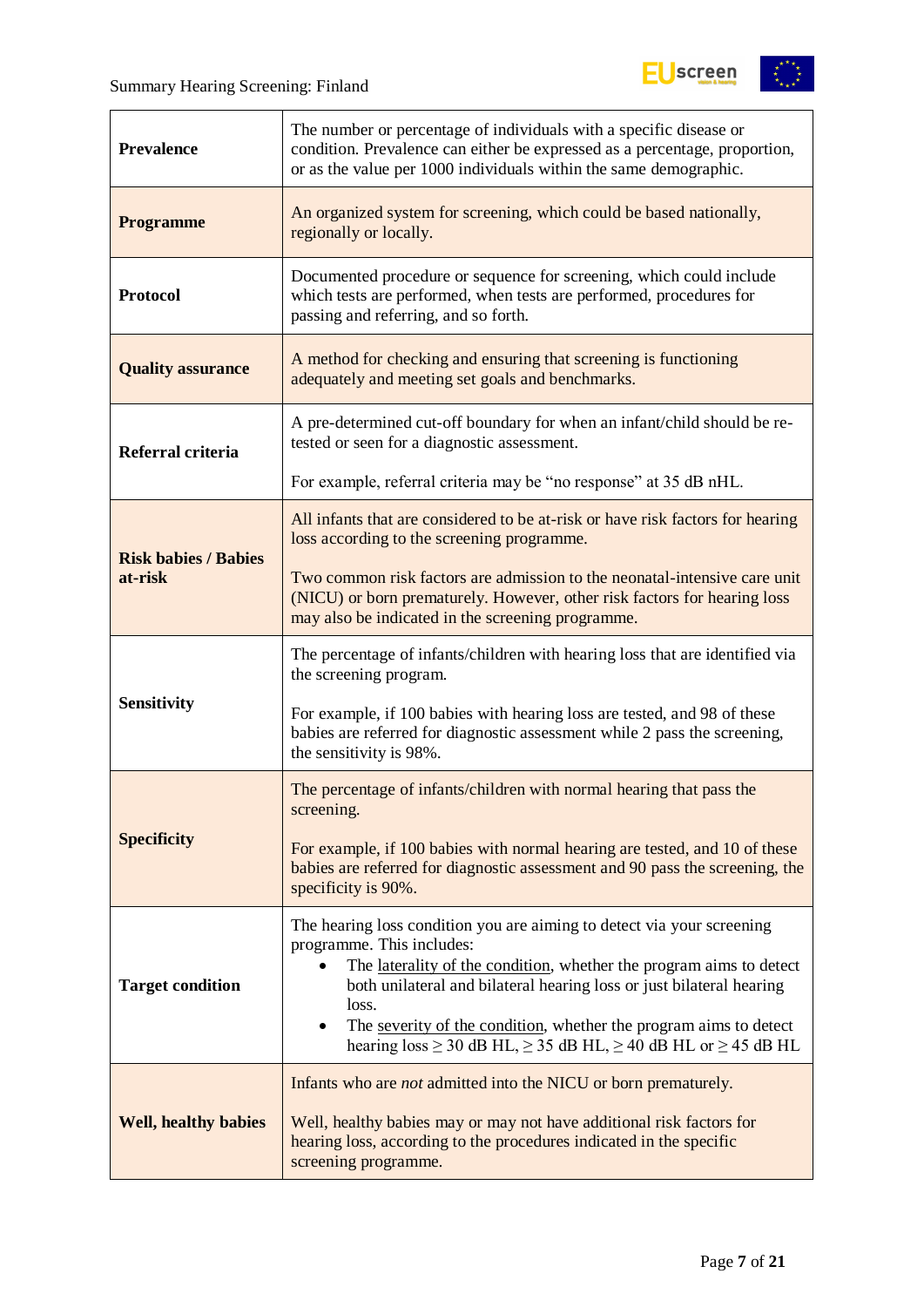### <span id="page-7-0"></span>**2. Abbreviations**

- ABR auditory brainstem response
- aABR automatic auditory brainstem response
- ANSD auditory neuropathy spectrum disorder
- ASSR auditory steady-state response
- CI cochlear implant
- CMV cytomegalovirus
- dB HL decibel hearing level
- dB nHL decibel normalized hearing level
- dB SNR decibel signal-to-noise ratio
- DPOAE distortion product otoacoustic emissions
- HA hearing aid
- NICU neonatal intensive care unit
- OAE otoacoustic emissions
- TEOAE transient-evoked otoacoustic emissions

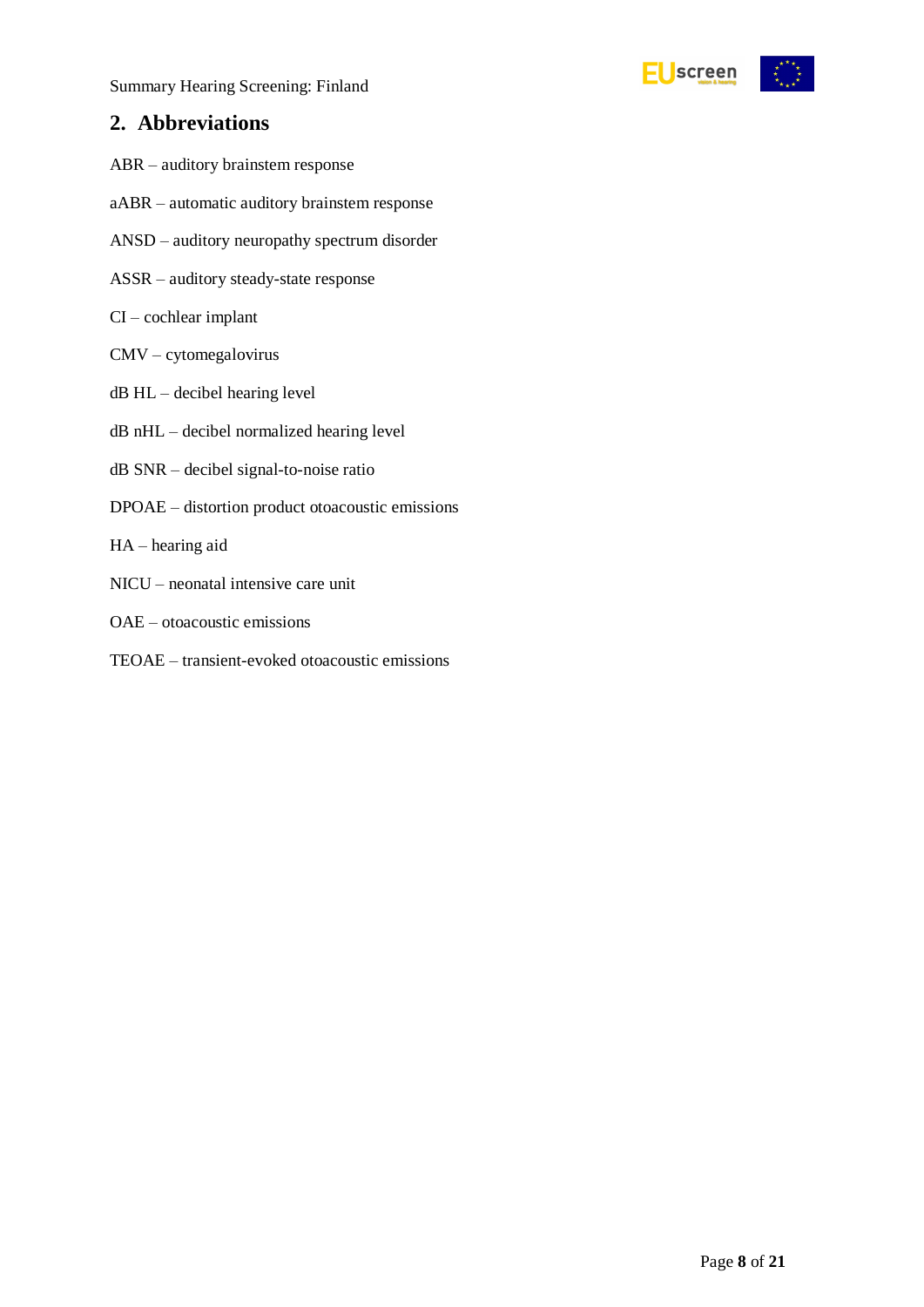

### <span id="page-8-0"></span>**3. Background**

In Finland, there is a national guideline for newborns and for preschool hearing screening. However, for newborn hearing screening, each hospital organizes its own protocol. For pre-school screening, Child Health Centres work regionally but are supervised nationally.

The following report contains information with regards to hearing screening in the entire country of Finland.

#### <span id="page-8-1"></span>**3.1. General**

The country of Finland has a total area of 390 905 km<sup>2</sup> (National Land Survey of Finland, 2018) and a population of 5 506 312 as of May 2017 (Statistics Finland, 2018). In Finland, each birth is registered with the Medical Birth Registry. The number of live births in Finland was 52 814 in 2016 (Statistics Finland, 2018).

The World Bank income classification categorizes Finland as a high-income country (The World Bank, 2018). The gross domestic product (GDP) is €39 327 per capita as of 2016 (Statistics Finland, 2018).

From the World Health Organization (WHO) Global Health Expenditure Database, health expenditure in Finland in 2015 was 4132 USD or  $\epsilon$  3629 per capita (World Health Organization, 2018).

Finland has an infant mortality rate of 1.8 and 1.9 per 1000 in 2015 and 2016, respectively (United Nations Statistics Division, 2016; Statistics Finland, 2018).

#### <span id="page-8-2"></span>**3.2. Neonatal hearing screening**

In Finland, neonatal hearing screening is conducted universally, with all babies in the country having access to hearing screening. Screening is not obligatory for parents. The universal program for well and at-risk babies was estimated to have been first implemented in 2005, though each hospital started at a different time. By around 2008-2010 by estimate, implementation was complete across all hospitals. Neonatal hearing screening is embedded in the Preventive Child Health Care screening system. The programme is funded through the state, which provides money to the municipalities to organize screening (along with other health care services).

While there is a national hearing screening guideline indicating that childhood screening must be organized by law, hospitals use different protocols for neonatal screening, and therefore tests to perform and when to refer may differ regionally. There is no specific national guideline for screening at-risk babies. At-risk babies may be screened or referred for diagnostic assessment in some hospitals, or at the discretion of the neonatologist or paediatrician, regardless of a pass on screening.

It is estimated that neonatologists or paediatricians may refer onward babies who have facial anomalies, perinatal infections, cCMV, intrauterine infections, syndromes associated with being at risk for hearing loss, a family histories of hearing loss, or on ototoxic medications.

Babies who meet these conditions may be referred because of the increased risk of hearing loss, or the presence of a medical condition that contraindicates conventional hearing screening (e.g., aural atresia).

The prevalence of CMV infections among neonates is 0.2% and the incidence of meningitis is not known.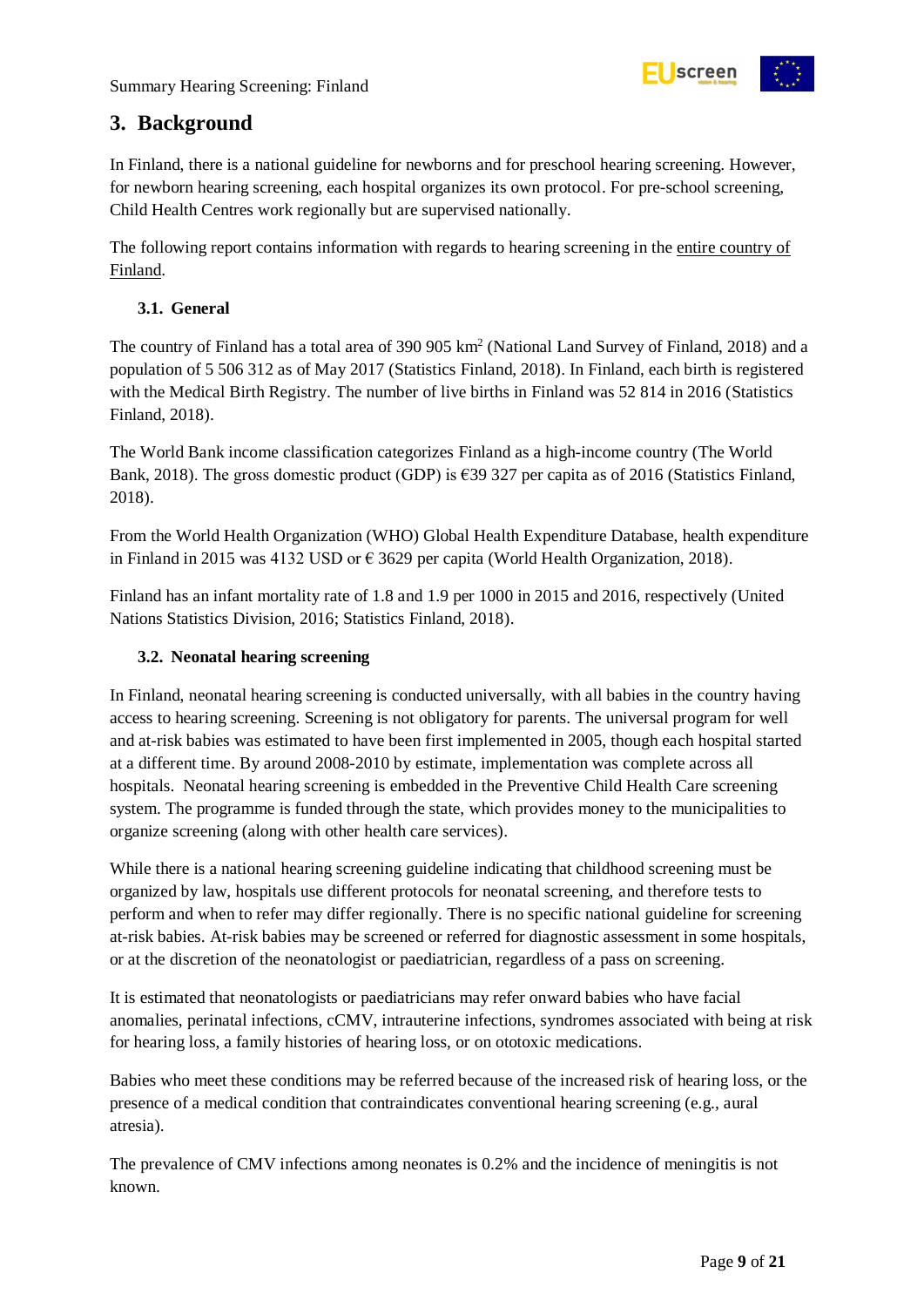



#### <span id="page-9-0"></span>**3.3. Preschool hearing screening**

In Finland, preschool/school hearing screening exists nationally, and each Child Health Care Centre follows a protocol stipulated in the national guideline. Therefore, in contrast to neonatal hearing screening, there are no differences in preschool/school hearing screening protocols across regions. Preschool hearing screening has existed for a long time in Finland. It is estimated that preschool hearing screening in Finland started around the 1950s to 1960s. It is funded by municipalities.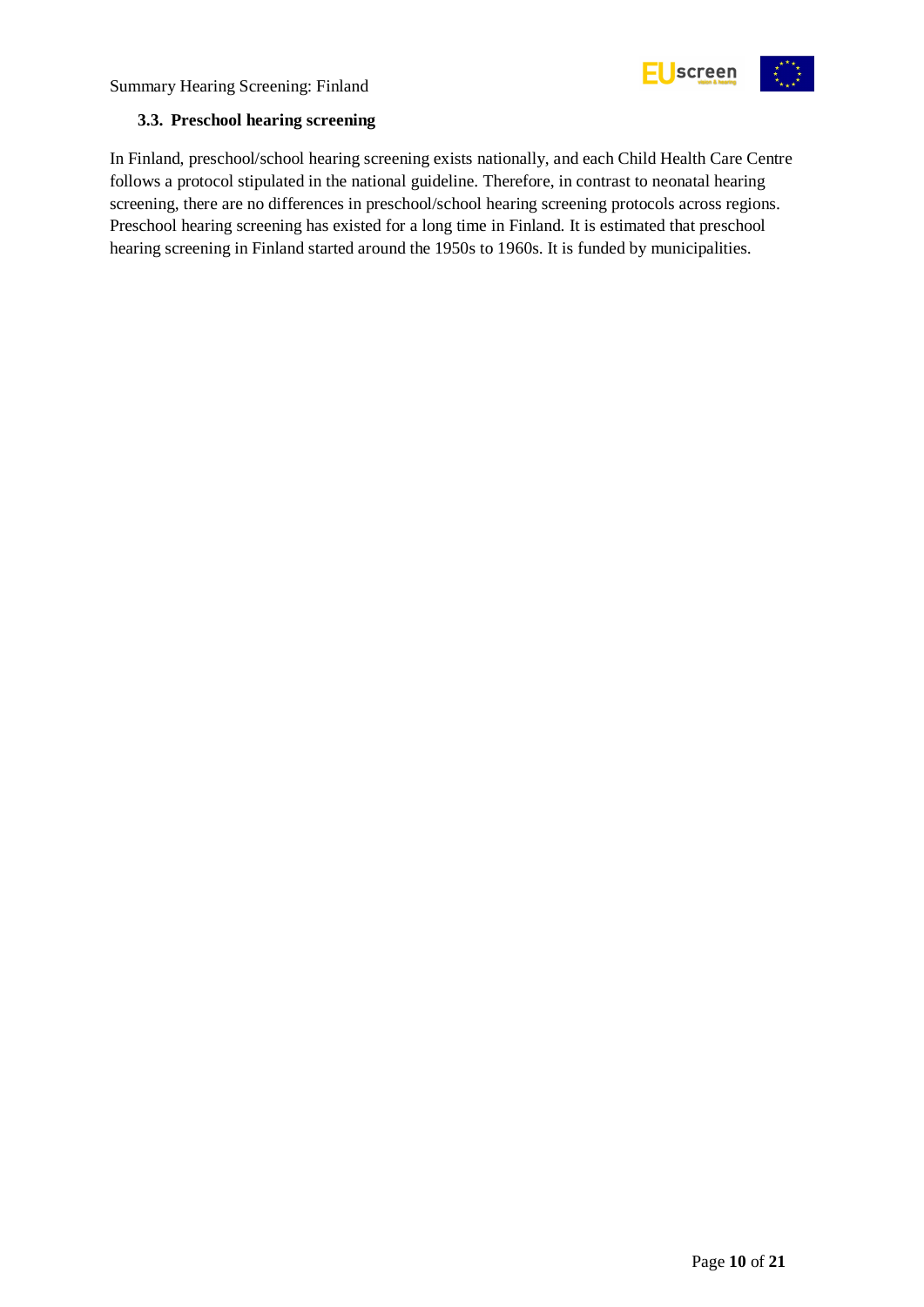

## <span id="page-10-0"></span>**4. Guidelines & Quality Control**

Neonatal hearing screening in Finland follows the national hearing screening guidelines, though national protocols do not exist for either well or at-risk babies. In contrast, preschool/school hearing screening in Finland follows a national guideline (Aarnisalo & Luostarinen, 2016).

The content of the screening guideline was developed and planned by a group of experts (ENT and pediatricians) together with the public servants in the Ministry of Health. The screening programme is then carried out by municipalities.

Since its initiation, the guidelines have not been revised. The process and funding for revision of the guidelines is unknown.

In Finland. the Ministry of Social Affairs and Health supervises and guides neonatal and preschool/school hearing screening; however, the actual hearing screening programme is run locally, carried out by health care professionals in the maternity hospitals, Child Health Care Centres and schools. It is not indicated how quality assurance is carried out for neonatal hearing screening. The quality of Child Health Care Centres, which are responsible for performing preschool/school hearing screening, are monitored by the government.

Information was not provided on whether annual reports are available on either the neonatal hearing screening program, nationally or locally, or the preschool hearing screening program.

Studies have been performed on the effectiveness of hearing screening in Finland (Finnish Office for Health Technology Assessment (FinOHTA), 2005), and a study is also currently being planned.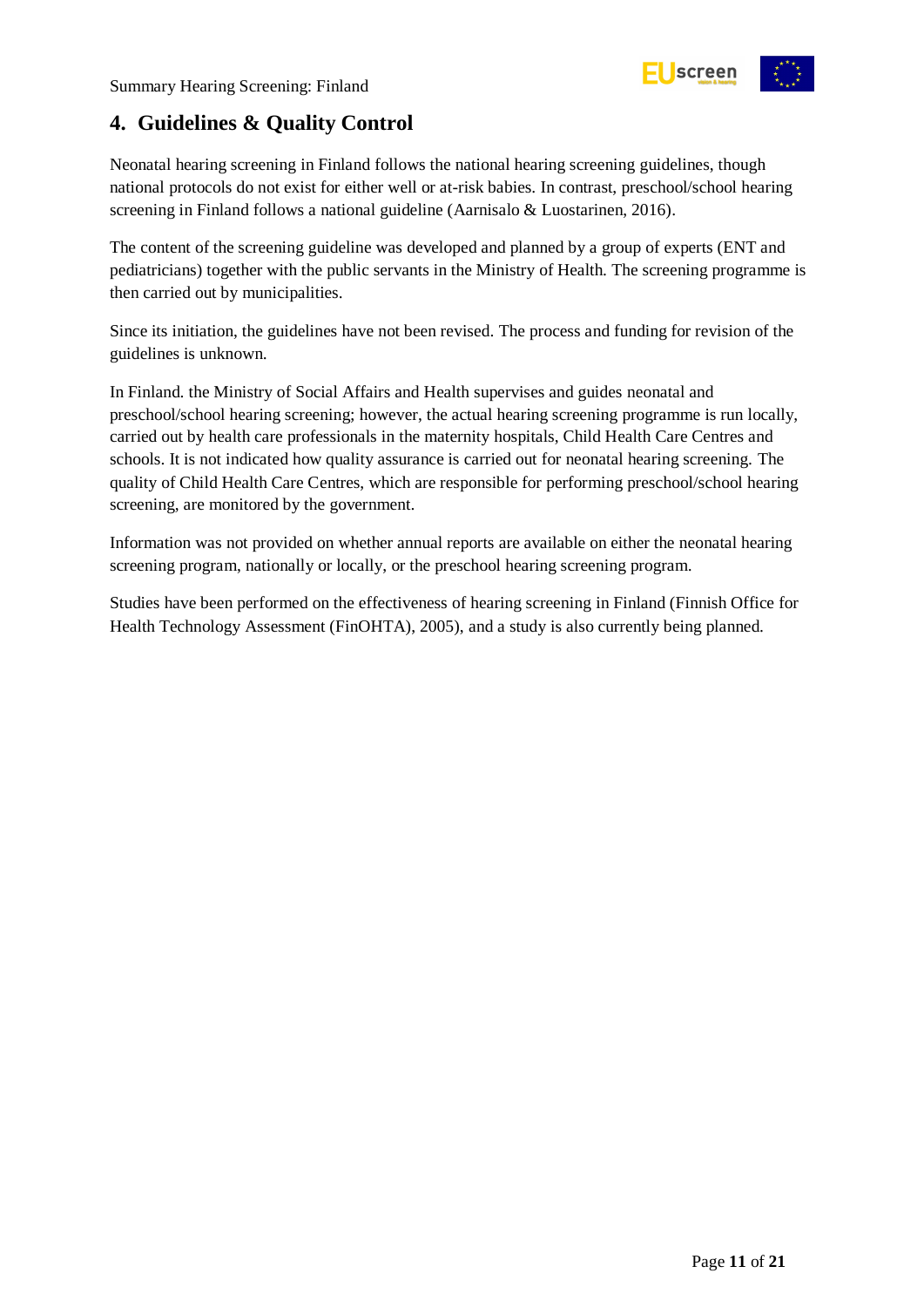

## <span id="page-11-0"></span>**5. Process: Screening, Diagnosis, Intervention**

#### <span id="page-11-1"></span>**5.1. Neonatal hearing screening**

In Finland, there are 5 university hospitals, 16 central hospitals, and about 50 small regional hospitals. Well-babies and at-risk babies are screened in the maternity wards or NICU in the hospital, where the average length of stay after delivery is around 2-3 days. It is estimated that almost 100% of children are born in hospitals and only 0 to 1% of births take place at home. About 10% of neonates are taken in to the NICU for monitoring (lighter surveillance), although the percentage of children fully admitted to the NICU in Finland is much lower.

Well-baby screening should be completed before 1 month of age. For infants at-risk, screening should be completed between 1-3 months of age, depending on the risks and wellbeing of the infant. However, there is no national guideline on the recommended age to complete screening. Instead, there is general consensus that diagnostic testing should be completed before 3 months of age, and screening should therefore be completed well before that age.

The target condition for screening for well babies is a bilateral hearing loss of 30 dB HL or greater. The target condition for screening at-risk babies is a bilateral or unilateral hearing loss of 30 dB HL or greater.

#### <span id="page-11-2"></span>**5.2. Neonatal diagnostic assessment**

The diagnostic assessment of well-babies should be performed before 3 months of age or 6 months at the very latest; however, there are no national guidelines on age of diagnosis. The diagnostic assessment tests performed are TEOAEs, ABR and ASSR.

#### <span id="page-11-3"></span>**5.3. Preschool hearing screening**

Preschool-age hearing screening takes place at the Child Health Care Centers during the annual wellchild visits when the child is 4-5 years old and again at the age of 5-6 years old. There are many Child Health Care Centers in bigger cities and one in small cities and municipalities.

Parents are required to make the appointment through their local public health care centers, otherwise they are contacted for scheduling. Some public health care centers may send out invitations via mail.

The target condition for preschool-age screening is a hearing loss in one or both ears of 25 dB HL or greater.

#### <span id="page-11-4"></span>**5.4. Intervention approach**

In Finland, treatment options available include grommets, hearing aids, bone conductive devices, and cochlear implants. Infants are fitted with hearing aids from less than 6 months of age. Infants are fitted with cochlear implants from 6-12 months of age. The hearing aid fitting criteria is a hearing loss of >20 dB HL in the better ear at frequencies from 500 to 4000 Hz.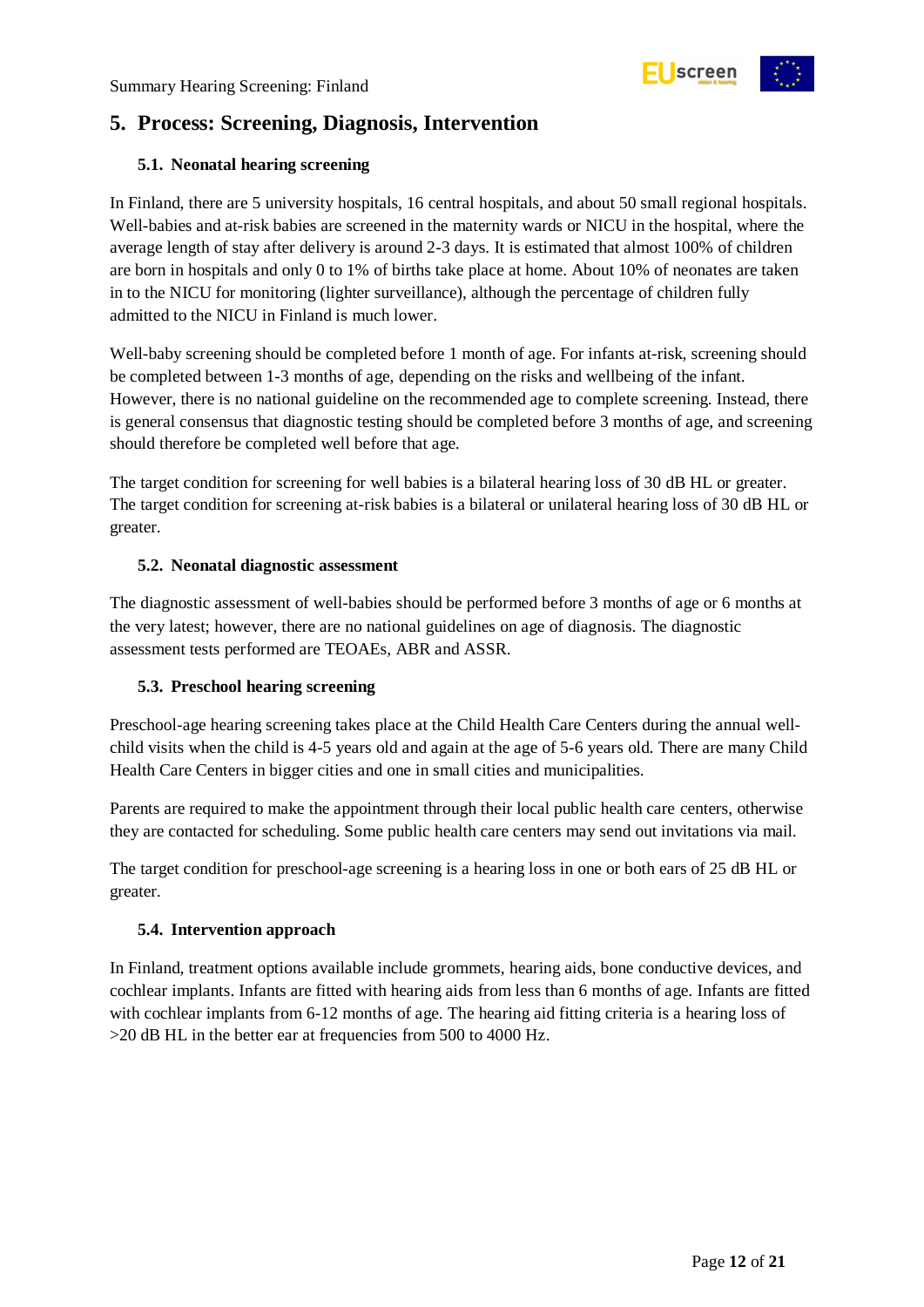

### <span id="page-12-0"></span>**6. Protocols**

Hearing screening protocols are described for neonatal hearing screening (well and at-risk) as well as for preschool hearing screening when applicable.

- The Test performed is the screening technique used
- The Age of the child is indicated in hours, days, months or years
- Referral criteria may be the lack of an OAE response at specified frequencies, a responsewaveform repeatability constant, the absence of an aABR response at a specified intensity, or an absent behavioural response at a specified intensity. Referral criteria may be defined within a protocol or limited based on the device used.
- The Device is the screening device used.
- Unilateral Referrals indicates whether children are referred if only one ear fails screening.
- The Location is where the screening takes place

#### <span id="page-12-1"></span>**6.1. Neonatal hearing screening (well)**

The neonatal hearing screening process is not defined in a national protocol; instead, each hospital is responsible for developing its own protocol; however, the process for neonatal hearing screening is similar across the country.

In Finland, all newborn babies are screened before leaving the hospital, and if they do not pass screening, they are invited for rescreening within one month. If the rescreening attempt does not pass, the baby is referred to ENT hearing center at about 2-3 months of age.

A screening protocol for well babies is indicated in [Table 1.](#page-12-4) Some maternity clinics have aABR equipment, in which case they may perform aABR as their second or third step, while others only use OAE. Furthermore, some hospitals will refer an infant onwards with a unilateral fail, while other hospitals require both ears to fail screening before referral.

The University Hospitals in Finland are in the process of considering screening both ears, and referring infants for diagnostic with a passing result in one ear only. There is ongoing discussion in Finland over the optimal protocol for well-baby screening.

|                        |                                   | <b>Referral</b> |               | <b>Unilateral</b> |          |
|------------------------|-----------------------------------|-----------------|---------------|-------------------|----------|
| <b>Test</b>            | Age                               | criteria        | <b>Device</b> | Referrals?        | Location |
| OAE1                   | $24-72$ hours                     | Not specified   | Not specified | Varies            | Hospital |
| OAE <sub>2</sub>       | Before discharge                  | Not specified   | Not specified | Varies            | Hospital |
| OAE3 or<br>aABR (some) | Before discharge /<br>$< 1$ month | $35$ dB nHL     | Not specified | Varies            | Hospital |

<span id="page-12-4"></span>**Table 1:** Screening process for well babies in Finland.

#### <span id="page-12-2"></span>**6.2. Neonatal hearing screening (at-risk)**

The screening process of infants at-risk is similar to the protocol for well babies in Table 1, except that babies at risk may be referred to ENT clinics for an aABR, regardless of OAE result at the initial screen is a pass or refer. That being said, there is no specific protocol for how to handle at-risk babies or which babies are considered at-risk.

#### <span id="page-12-3"></span>**6.3. Preschool hearing screening**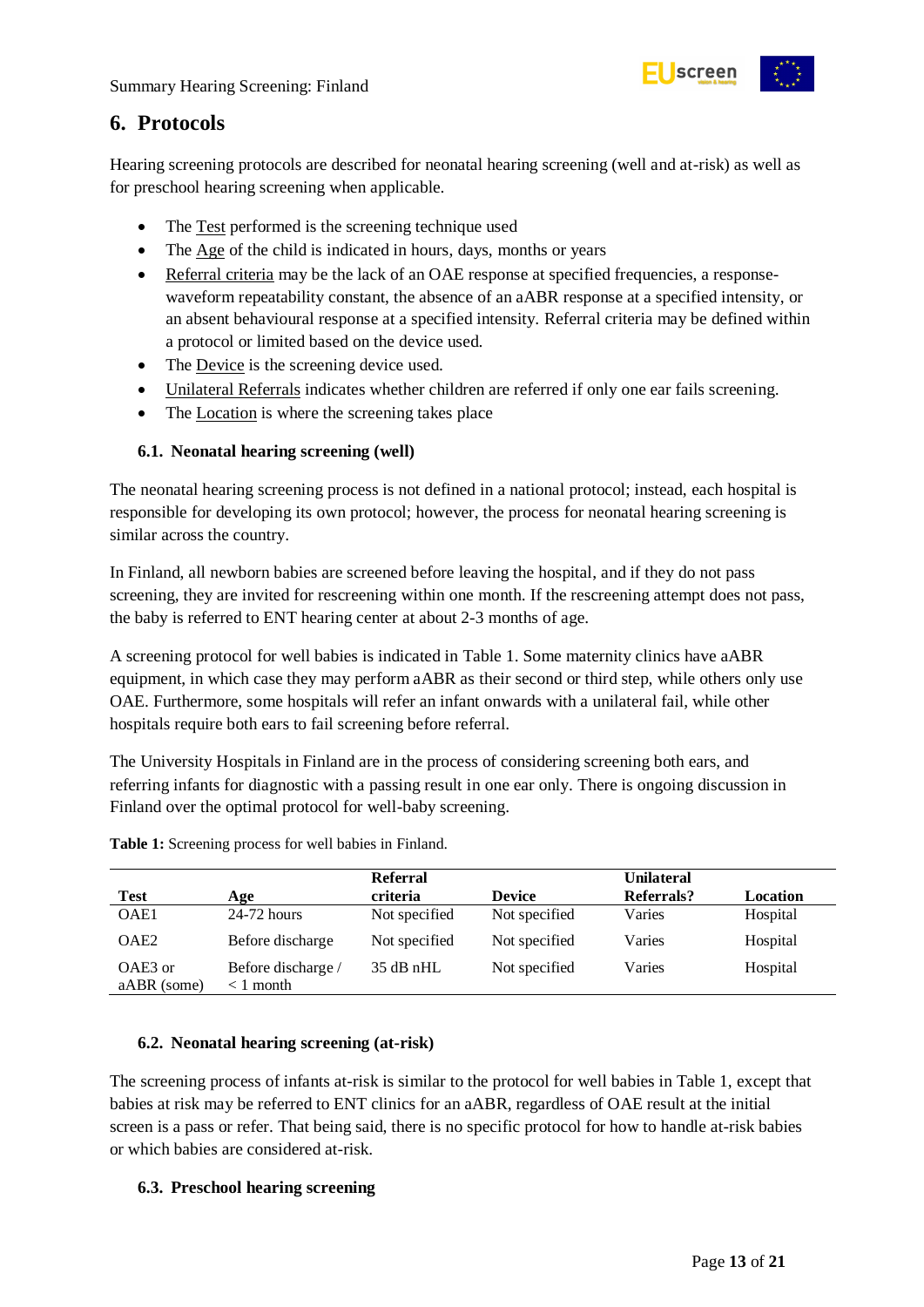

Hearing screening is performed at two well-child check-ups, at age 4 if possible and again at age 5-6. Screening audiometers are used to perform behavioural air-conduction screening at 20 dB HL at the frequencies 250, 500, 1000, 2000 and 4000 Hz. The first (training) tone is presented at 50 dB HL at 1000 Hz. The child is instructed to indicate a response to each tone presented, often using a toy (e.g., place a stick in a box, a ring on a peg, etc.). After training at 50 dB HL, the 20-dB HL screening level is presented across frequencies starting with 1000 Hz, then 2000 Hz, 4000 Hz, 1000 Hz (again), 500 Hz, and finally 250 Hz (Aarnisalo & Luostarinen, 2016).

Hearing status is indicated at each frequency with  $a + or -$  symbol, and results are recorded in the patient record.

If the child refers from preschool screening, then a diagnostic pure-tone audiogram is performed on the failed frequencies to assess the hearing impairment. A follow-up retest is scheduled in 1-2 months if there is an obvious cause for impairment, such as recent otitis media. Otherwise, the child is referred to an ENT clinic for assessment.

<span id="page-13-0"></span>**Table 2**: Process for preschool and school hearing screening in Finland (Aarnisalo & Luostarinen, 2016).

| Test                | Age                      | Referral criteria                      | <b>Unilateral</b><br>Referrals? | Location            |
|---------------------|--------------------------|----------------------------------------|---------------------------------|---------------------|
| Pure-tone screening | 4 years and<br>5-6 years | Threshold $>20$ dB HL<br>(250-4000 Hz) | Yes                             | Child Health Centre |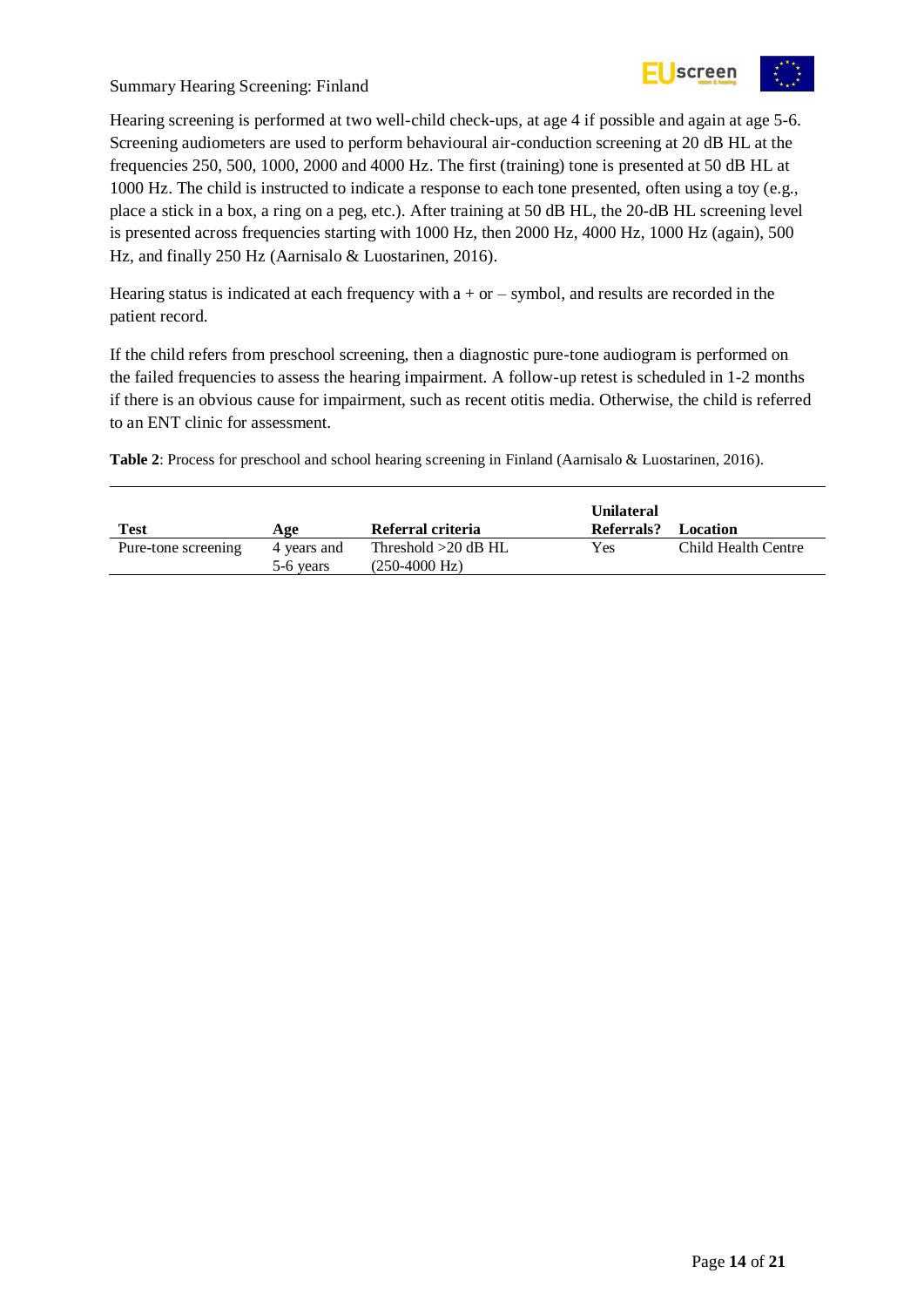

### <span id="page-14-0"></span>**7. Professionals**

#### <span id="page-14-1"></span>**7.1. Neonatal hearing screening (well)**

Screening for well babies is performed by nurses or midwives in the hospitals.

Nurses and midwives are trained on how to operate the devices, but this training is done on the job during routine clinical work by nurses and midwives with experience.

#### <span id="page-14-2"></span>**7.2. Neonatal hearing screening (at-risk)**

Screening for at-risk infants in NICUs is also performed by nurses or midwives in the hospital and audiologists or ENT doctors at the audiology centre (see above).

#### <span id="page-14-3"></span>**7.3. Preschool hearing screening**

Screening for preschool-age children is performed by nurses at the Child Health Care Centres. Nurses are trained on how to perform hearing screening.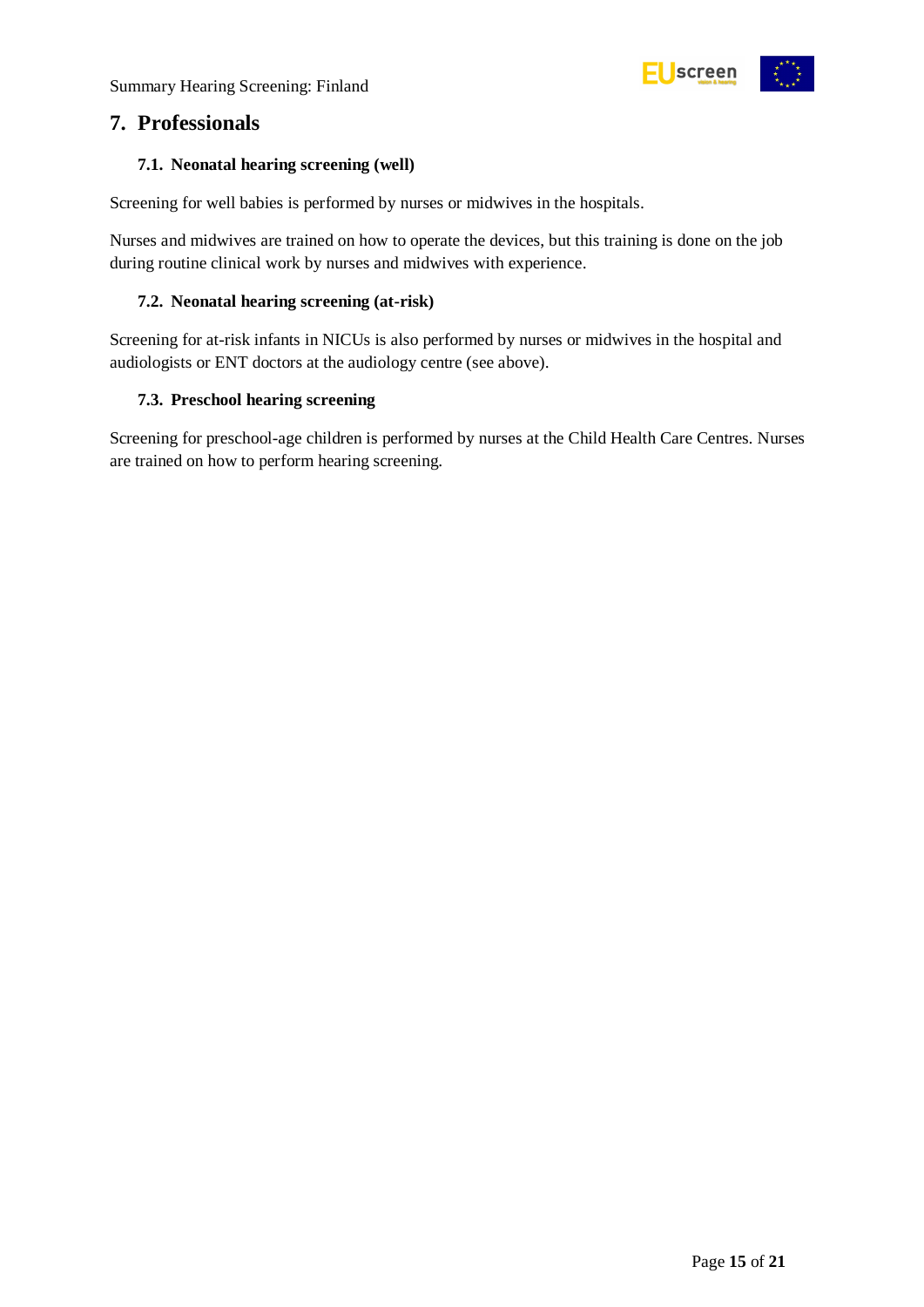

## <span id="page-15-0"></span>**8. Results: Neonatal Hearing Screening**

#### <span id="page-15-1"></span>**8.1. Coverage and attendance rates**

In Finland, coverage and attendance rate is believed to be close to 100%, given that one of the requirements for discharging a baby from a maternity ward is the completion of hearing screening. However, there are no data collected on coverage or attendance rates.

#### <span id="page-15-2"></span>**8.2. Referral rates**

Referral rates for the neonatal screening are unknown

#### <span id="page-15-3"></span>**8.3. Diagnostic assessment attendance**

Compliance to referral for diagnostic assessment is unknown; however, it is estimated to be very good. A follow-up appointment is scheduled at the time of referral. If a family has missed multiple referral appointments, a note is sent the child's well-baby clinic and further action may be pursued by the child's appointed doctor or nurse.

#### <span id="page-15-4"></span>**8.4. Prevalence / Diagnosis**

The known prevalence values of permanent hearing loss among neonates in Finland is presented in [Table 3,](#page-15-7) though these data were published before the implementation of neonatal hearing screening. The prevalence of unilateral neonatal hearing loss in Finland would be difficult to establish, as only children who fail the screening on both ears are referred for further testing in some hospitals.

<span id="page-15-7"></span>**Table 3**: Prevalence of permanent hearing loss among neonates in Finland (per 1000; Mäki-Torkko, 1999)

|                                            | <b>Bilateral</b> |                 | Unilateral   |                 |
|--------------------------------------------|------------------|-----------------|--------------|-----------------|
|                                            | $>$ 40 dB HL     | $\geq 80$ dB HL | $>$ 40 dB HL | $\geq 80$ dB HL |
| Prevalence per 1000<br>(Mäki-Torkko, 1999) | 1.0              |                 |              |                 |

The prevalence of permanent hearing loss among preschool- or school-aged children in Finland is presented in Table 4. Data are not available for unilateral hearing loss, as values are defined for the better ear.

<span id="page-15-8"></span>**Table 4**: Prevalence of permanent hearing loss among preschool/school children in Finland (per 1000; Dietz, et al., 2009; Häkli, et al., 2014).

|                     | <b>Bilateral</b> |                   |              | Unilateral   |                 |  |
|---------------------|------------------|-------------------|--------------|--------------|-----------------|--|
|                     | $>$ 20 dB HL     | $>$ 40 dB HL      | $> 80$ dB HL | $>$ 40 dB HL | $\geq 80$ dB HL |  |
| Dietz, et al., 2009 | 2.1 (age $7$ )*  | $1.2$ (age $7$ )* |              |              |                 |  |
| Häkli, et al., 2014 | $2.3$ (age 10)   | 1.1 (age $10$ )   |              |              |                 |  |

\*Includes only sensorineural hearing loss

#### <span id="page-15-5"></span>**8.5. Treatment success**

Information is not provided on how many children are fitted with hearing aids or cochlear implants each year.

#### <span id="page-15-6"></span>**8.6. Screening evaluation**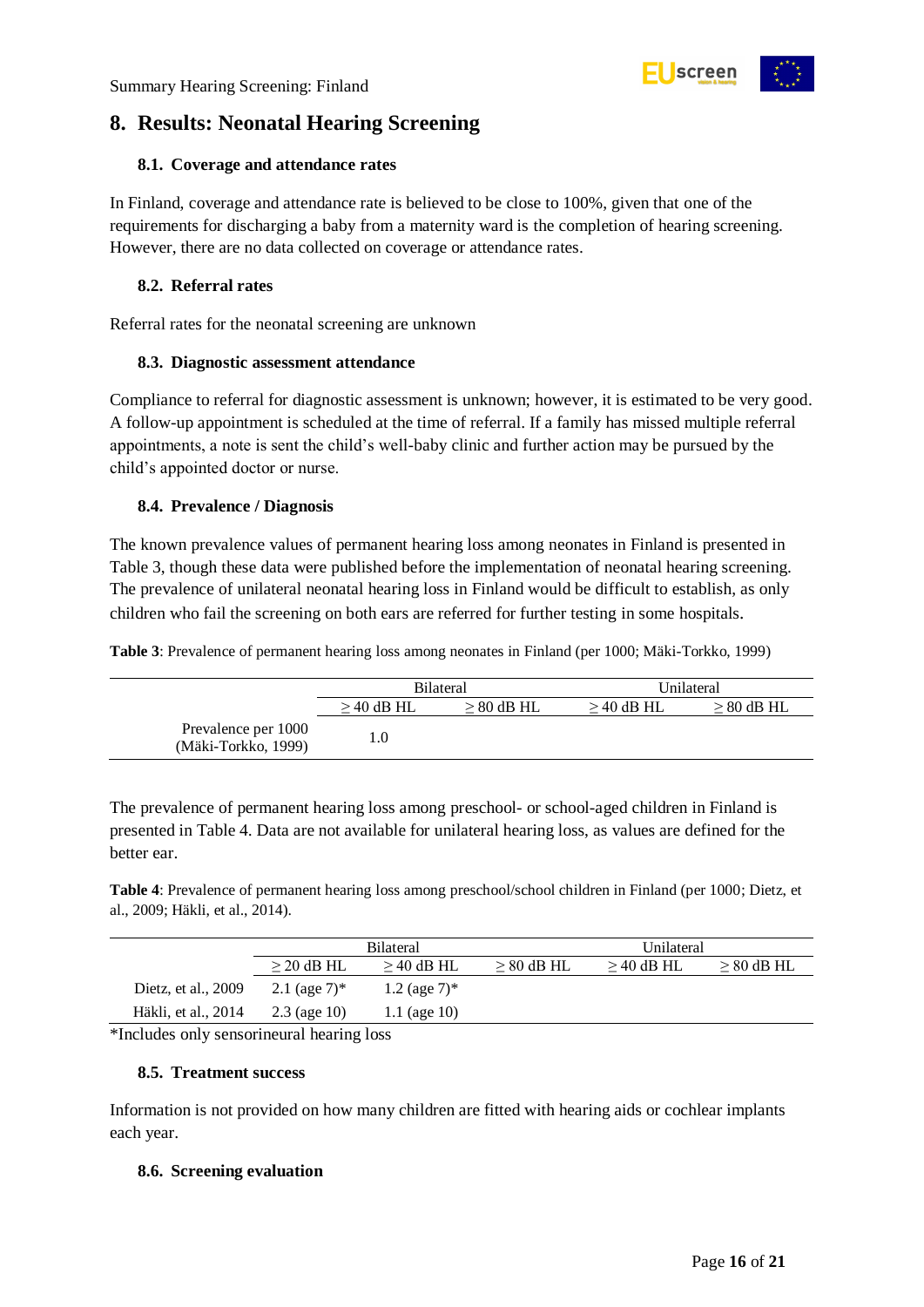

Data are unavailable with regards to the false positive or negatives associated with neonatal hearing screening for well babies or at-risk babies. However, it is assumed that any missed hearing loss after screening is due to a progressive hearing loss.

A positive predictive value of a refer result is estimated at 5-10%; however, these data are unavailable.

The sensitivity and specificity of neonatal hearing screening are unknown.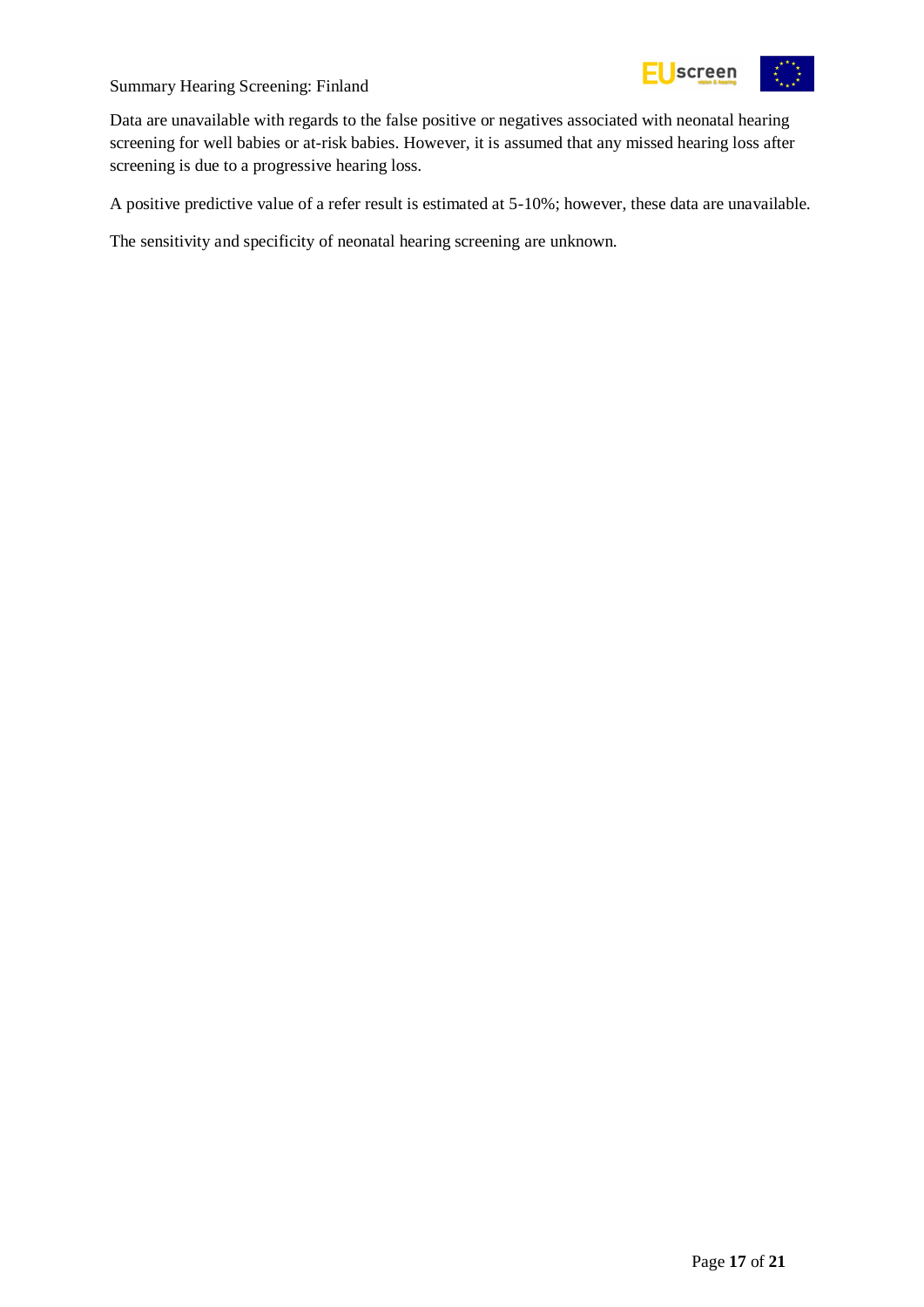

## <span id="page-17-0"></span>**9. Results: Preschool Hearing Screening**

#### <span id="page-17-1"></span>**9.1. Coverage and attendance rates**

All children are invited to preschool hearing screening, though there are no data available on the coverage of preschool hearing screening. It is generally believed to be very good.

#### <span id="page-17-2"></span>**9.2. Referral rates**

There are no data available on the referral rates.

#### <span id="page-17-3"></span>**9.3. Diagnostic assessment attendance**

There are no data available on the compliance to referral for diagnostic assessment; however, the belief is similar to the compliance rate after neonatal hearing screening.

#### <span id="page-17-4"></span>**9.4. Screening evaluation**

Data are unavailable with regards to the false positive or negatives associated with preschool hearing screening.

A positive predictive value of a refer result is unknown. The sensitivity and specificity are unknown.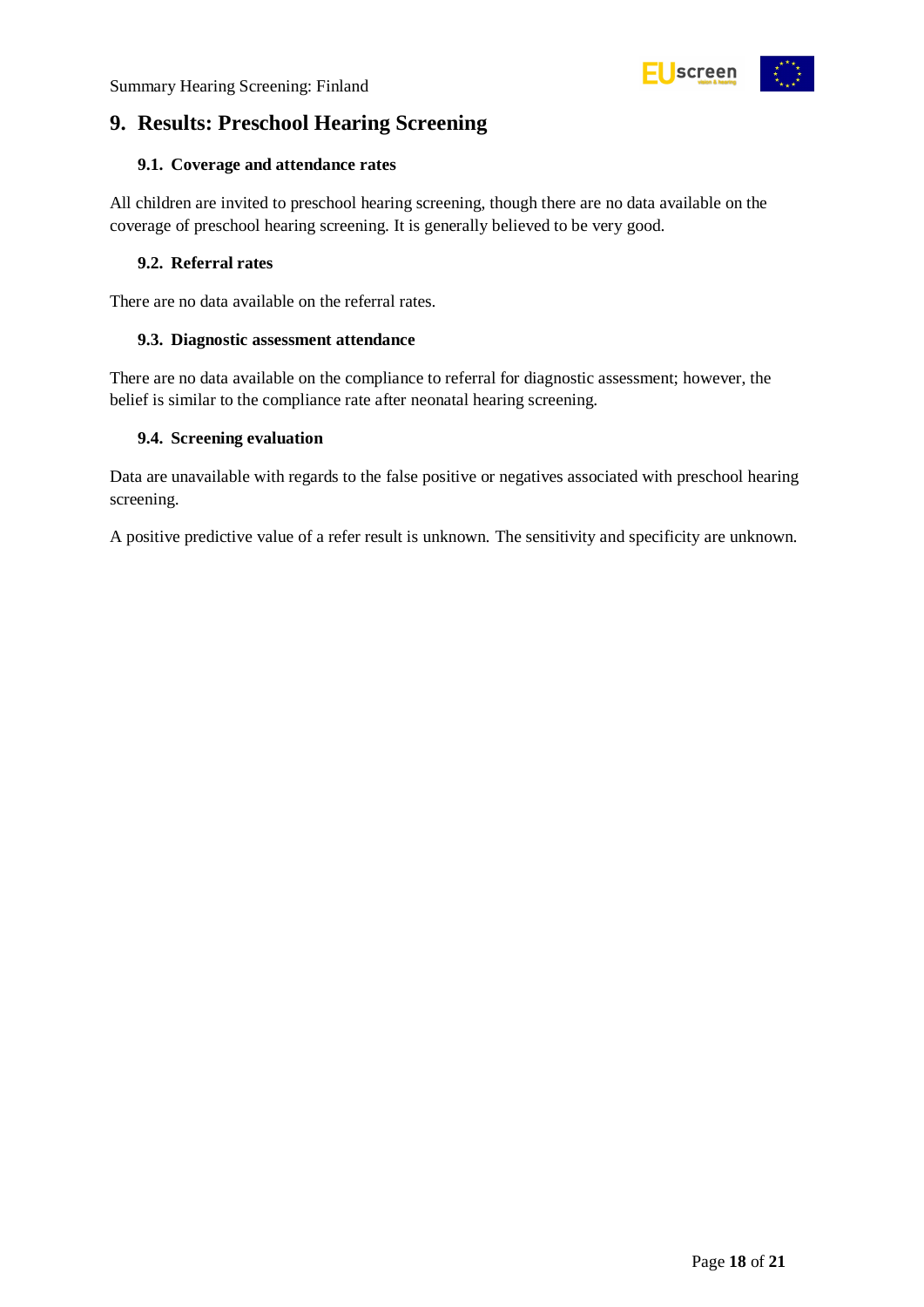## <span id="page-18-0"></span>**10. Costs: Neonatal Hearing Screening**

Neonatal hearing screening in Finland is free of charge for parents. There is no financial reward when parents attend hearing screening, and there is no penalty for those who do not attend hearing screening.

There has not been a cost effectiveness analysis completed in Finland.

#### <span id="page-18-1"></span>**10.1. Screening costs**

The total screening annual costs for all neonatal hearing screening in Finland is unknown.

#### <span id="page-18-2"></span>**10.2. Equipment costs**

Equipment is maintained by engineers in the hospitals, and costs are therefore unknown.

#### <span id="page-18-3"></span>**10.3. Staff costs**

In Finland, the yearly salary for a nurse is 40 000 euros per year. However, not all nurses or midwives perform screening and nurses and midwives at the maternity hospitals perform tasks other than hearing screening.

The cost for the education to become a nurse or midwife is not known.

#### <span id="page-18-4"></span>**10.4. Diagnostic costs**

The cost to the parents for a diagnostic hearing assessment, in cases the baby is referred to the hospital ENT clinic is about  $\epsilon$ 30 euros. While the family pays only a small amount, the municipality pays a much larger amount, about  $\epsilon$ 200 to  $\epsilon$ 300.

#### <span id="page-18-5"></span>**10.5. Amplification costs**

In Finland, all children with hearing loss are treated; however, children may not be fitted with cochlear implants if deaf parents refuse this type of intervention.

The costs for hearing aids are not provided. The most recent tender for the least advanced cochlear implant is  $£12000$ , though exact data for this information are unavailable.

#### <span id="page-18-6"></span>**10.6. Social costs**

In the capital region there is one school that provides classes for deaf and hard of hearing students; however, most hearing-impaired children are integrated into mainstream classrooms. Special support in schools may include a personal assistant, personalized study plans, assistive listening devices. These accommodations are financed through the state and municipalities, though data on costs are not available.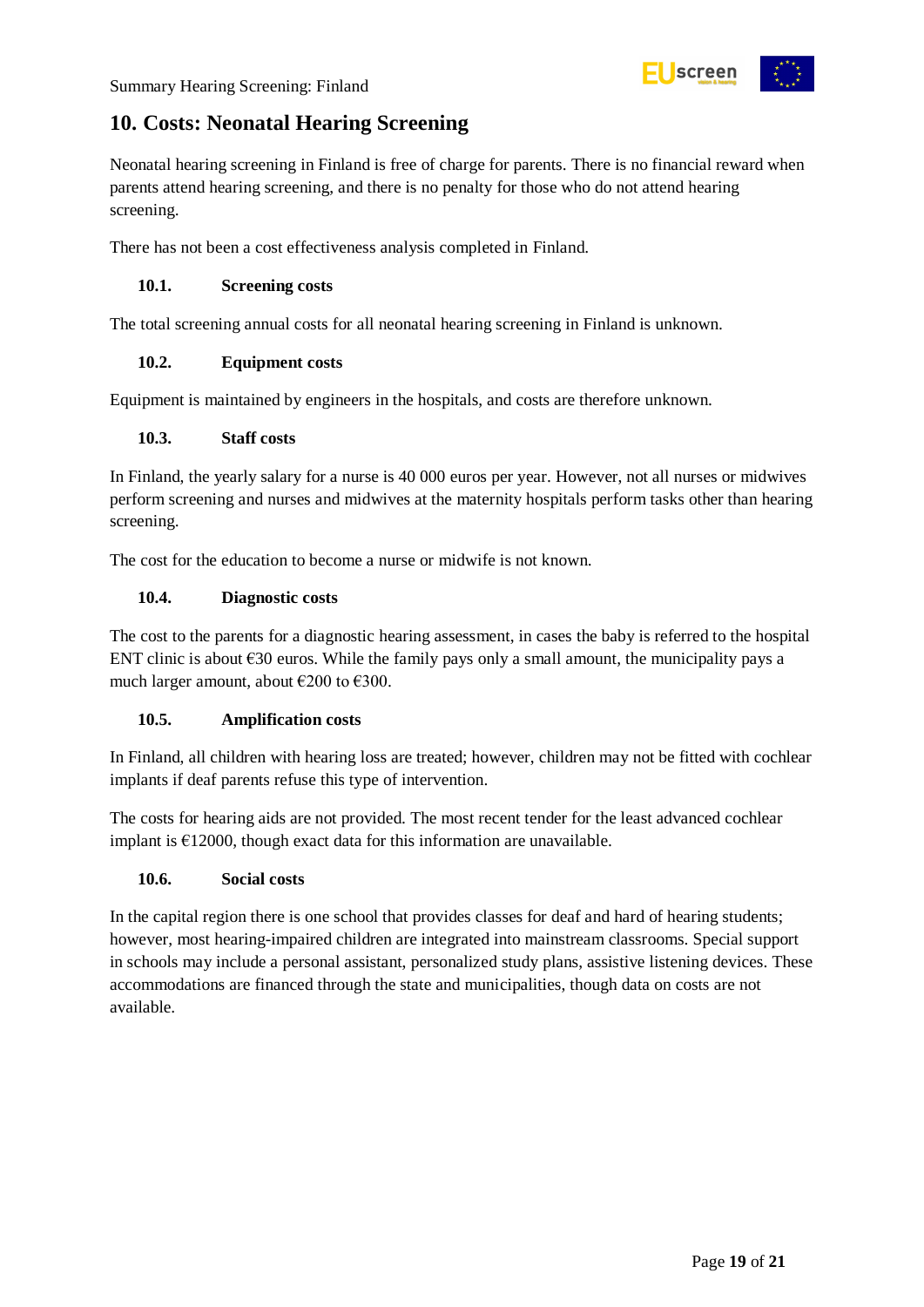

## <span id="page-19-0"></span>**11. Costs: Preschool Hearing Screening**

#### <span id="page-19-1"></span>**11.1. Screening costs**

Screening costs for preschool hearing screening are unknown as screening is embedded in the annual well-child visits.

#### <span id="page-19-2"></span>**11.2. Equipment costs**

Costs for screening audiometers are not provided.

#### <span id="page-19-3"></span>**11.3. Staff costs**

In Finland, the yearly salary for a nurse is €40 000 per year. However, not all nurses perform screening and nurses at the Child Health Care Centres perform tasks other than hearing screening. Nurses that work at Child Health Care Centres are often long-time employees.